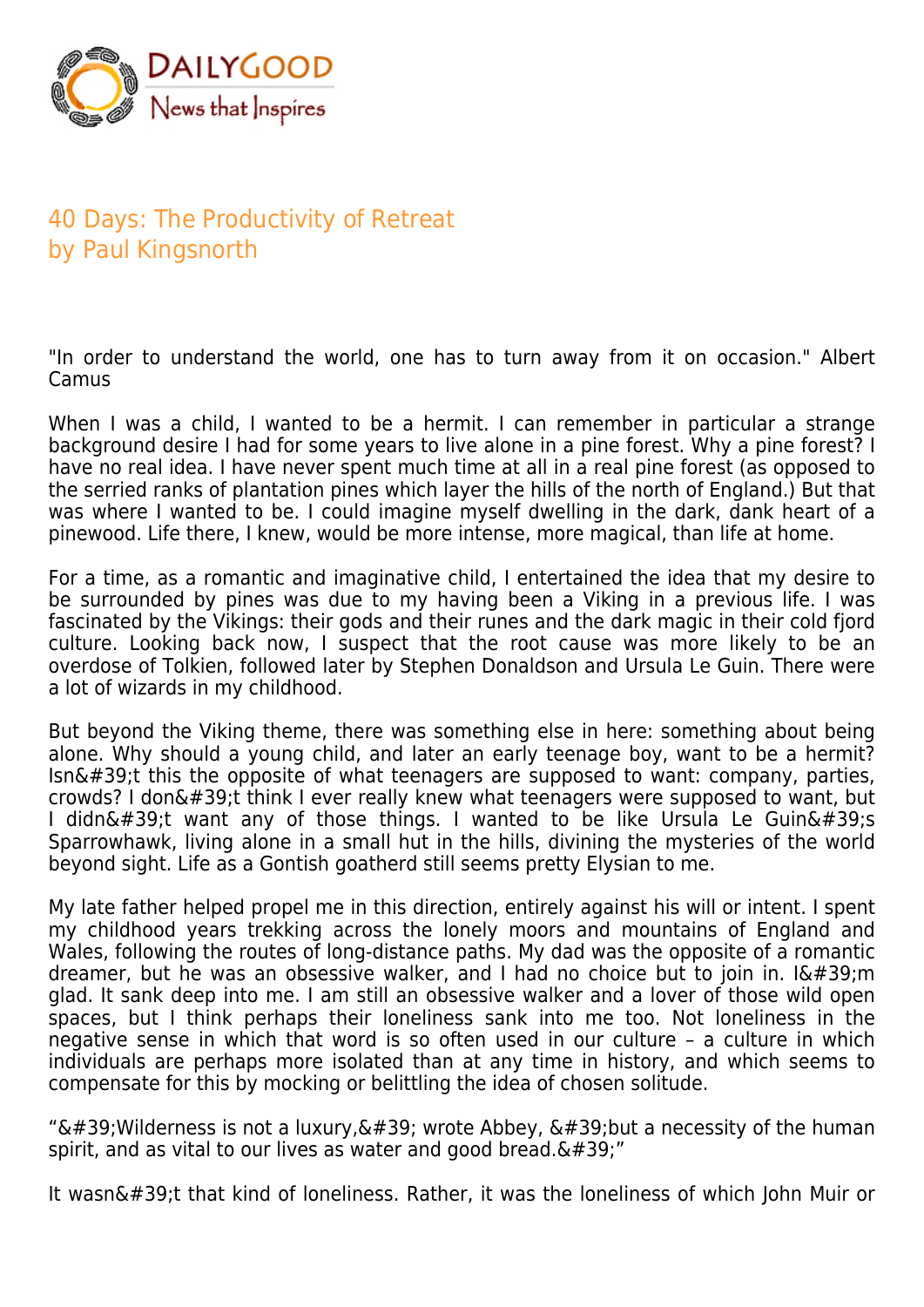Edward Abbey wrote when they in turn retreated to open, empty places, places which were not created, bounded or defined by Man.  $\&\#39$ ; The mountains are calling and I must go,  $\&\#39$ ; wrote Muir,  $\&\#39$ ; Wilderness is not a luxury,  $\&\#39$ ; wrote Abbey,  $\&\#39$ ; but a necessity of the human spirit, and as vital to our lives as water and good bread. $'$ ; What Muir found in the mountains, and Abbey found in the deserts, I found on the moors and fells of England, and later in ancient forests and on open plains in other parts of the world. Wild loneliness, ringing like a bell. A sense of connection to something far greater than me in a place which is not controlled by my kind and is not in thrall to us. A sense of smallness, from which can come greatness.

I still have that connection. Conditioned by those wild walks, by that time in the silence of the Cheviots and the Pennines, and perhaps also by Tolkein and Le Guin, I have spent much of my adult life fighting, in both word and deed, to protect the natural world which gave me so much as a child. I am as passionate as I ever was about protecting the nonhuman world from the increasingly violent excesses of our civilisation. But the environmental movement I once considered myself to be part of has in many ways moved in directions I don $\&\#39$ ;t feel comfortable with. Technocratic, staid, too afraid to challenge narratives of technological progress and economic development, and too willing to buy into a notion of  $\&\#39$ ; sustainable development $\&\#39$ ; that often looks like business as usual with fewer carbon emissions, the mainstream green movement looks to me like it has veered off course.

Three years ago, I tried to explain my feelings about this in a long essay entitled  $\&\#39$ ; Confessions of a Recovering Environmentalist. $\&\#39$ ; The essay was published in the first annual anthology produced by the Dark Mountain Project, a network of writers, artists, and thinkers that I had co-founded the year before in an attempt to create a space for new ways of thinking and seeing in a rapidly changing world.

That essay has probably been my most talked about piece of short writing in twenty years as a writer and journalist. At the time, it was also one of the most controversial. One of the passages that really jumped out at people, and made them either joyful or furious, was this one. It came at the end of the essay, as you might be able to infer:

... I withdraw, you see. I withdraw from the campaigning and the marching, I withdraw from the arguing and the talked-up necessity and all of the false assumptions. I withdraw from the words. I am leaving. I am going to go out walking.

I am leaving on a pilgrimage to find what I left behind in the jungles and by the cold campfires and in the parts of my head and my heart that I have been skirting around because I have been busy fragmenting the world in order to save it; busy believing it is mine to save. I am going to listen to the wind and see what it tells me, or whether it tells me anything at all.

Many people wrote to me – and still write to me – telling me how much they liked this essay; how it had connected with them, even put their own feelings into words. But others were, shall we say, unimpressed. I wasn $\&\#39$ ; auite prepared for the barrage which this extract brought upon me from activists and campaigners, though perhaps I should have been. I was condemned as a burnout, a doomer, a nihilist making matters worse by running up the white flag. If I wanted to  $\&\#39$ ; withdraw $&\#39$ ;, I was told, that was fine: I could go off and be depressed in the corner, but I had no right to tell other people about it. I needed to shut up and let the activists get on with their work of Saving The World.

"Withdraw not with cynicism, but with a questing mind. Withdraw so that you can allow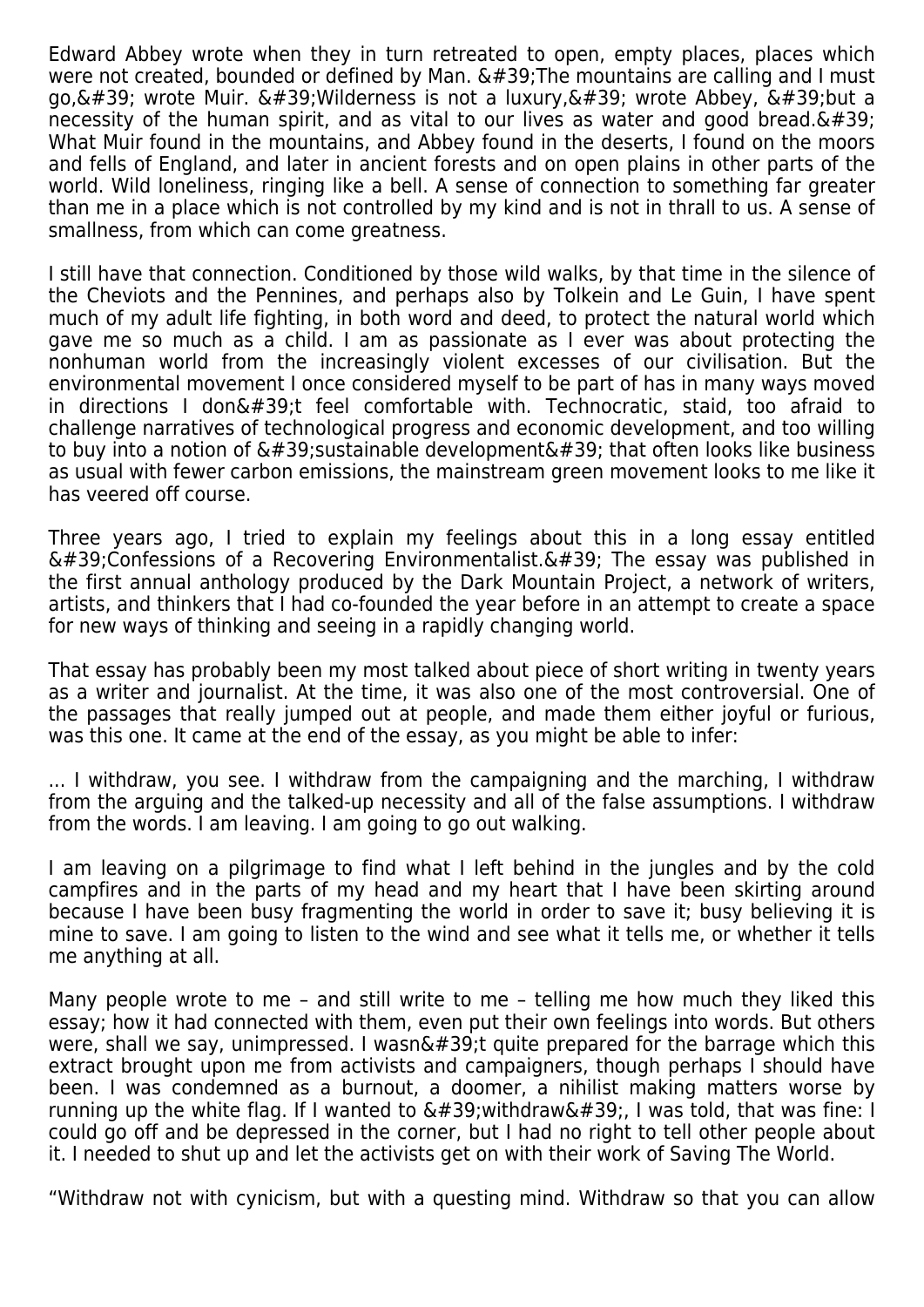yourself to sit back quietly and feel, intuit, work out what is right for you and what nature might need from you."

Looking back on this, I can see their point. If I were still deep in campaigning mode, perhaps I would feel the same if somebody else who had stopped doing it told me I was wasting my time. Yet something about this niggled at me. The main point I was making, when I talked about withdrawal, was not about walking away from engagement with the world. To me, in fact, it seemed almost the opposite. I dwelled on this for some time, and then came back to it last year in a kind of sequel to my first essay, which I called  $\&\#39$ ; Dark Ecology.  $&\#39$ ; It was another exploration of what a post-environmentalist world looked like, and of what still seemed to make sense to me, personally, in a situation in which none of the answers I had previously believed in were working any more.

At the end of the essay, which appeared in the third Dark Mountain book, I laid out five courses of action which seemed appropriate to me in a world in which climate change, population overshoot, economic collapse and mass extinction were not future problems to be prevented but realities we were already living through. First on my list was withdrawal, of which I wrote:

Withdraw not with cynicism, but with a questing mind. Withdraw so that you can allow yourself to sit back quietly and feel, intuit, work out what is right for you and what nature might need from you. Withdraw because refusing to help the machine advance—refusing to tighten the ratchet further—is a deeply moral position. Withdraw because action is not always more effective than inaction. Withdraw to examine your worldview: the cosmology, the paradigm, the assumptions, the direction of travel. All real change starts with withdrawal.

This time around, perhaps I had explained myself better, or perhaps the world had moved on, or both, but the reaction was far less furious, though it was sometimes still bemused. Certainly, people with a political or an activist mindset still regarded this as self-indulgent nonsense. But there were other reactions too, from different kinds of people. This time around, more people got it. More to the point, I was beginning to get it too.

For the first twenty years of my adult life, I forgot about my childhood fantasy of the hermitage and the pine woods and solitude. I threw myself into everything I was doing. I attended protests and occupations and meetings, worked for NGOs, set up my own NGOs, edited green magazines and worked hard to write things, from books to pieces of journalism, which I hoped would be read by a lot of people, because I thought that was the best way to change things and because I wanted to be noticed.

As I get older -  $I\'$ ; m 40 now, and I have young children - I not only have less desire to be noticed, but I seem to understand my childhood desires better than I have done at any time since I experienced them. And I begin to see that my odd childhood dreams of withdrawal from the modern world were my call from the desert. Something I needed, and then ignored for a very long time, had been speaking to me. Now I can hear it speaking to me again.

Physical withdrawal is hard for me these days: I have a family to support, and too many commitments that I cannot and do not want to run away from. Forty days in the desert is not an option right now. But in my fortieth year I can feel the need for that withdrawal growing stronger with each passing month. There will be weekends this year when I will be able to be alone on the moors, and in November I will be attending a five-day Zen meditation retreat in an unheated cottage in the Welsh hills: the first time I have done